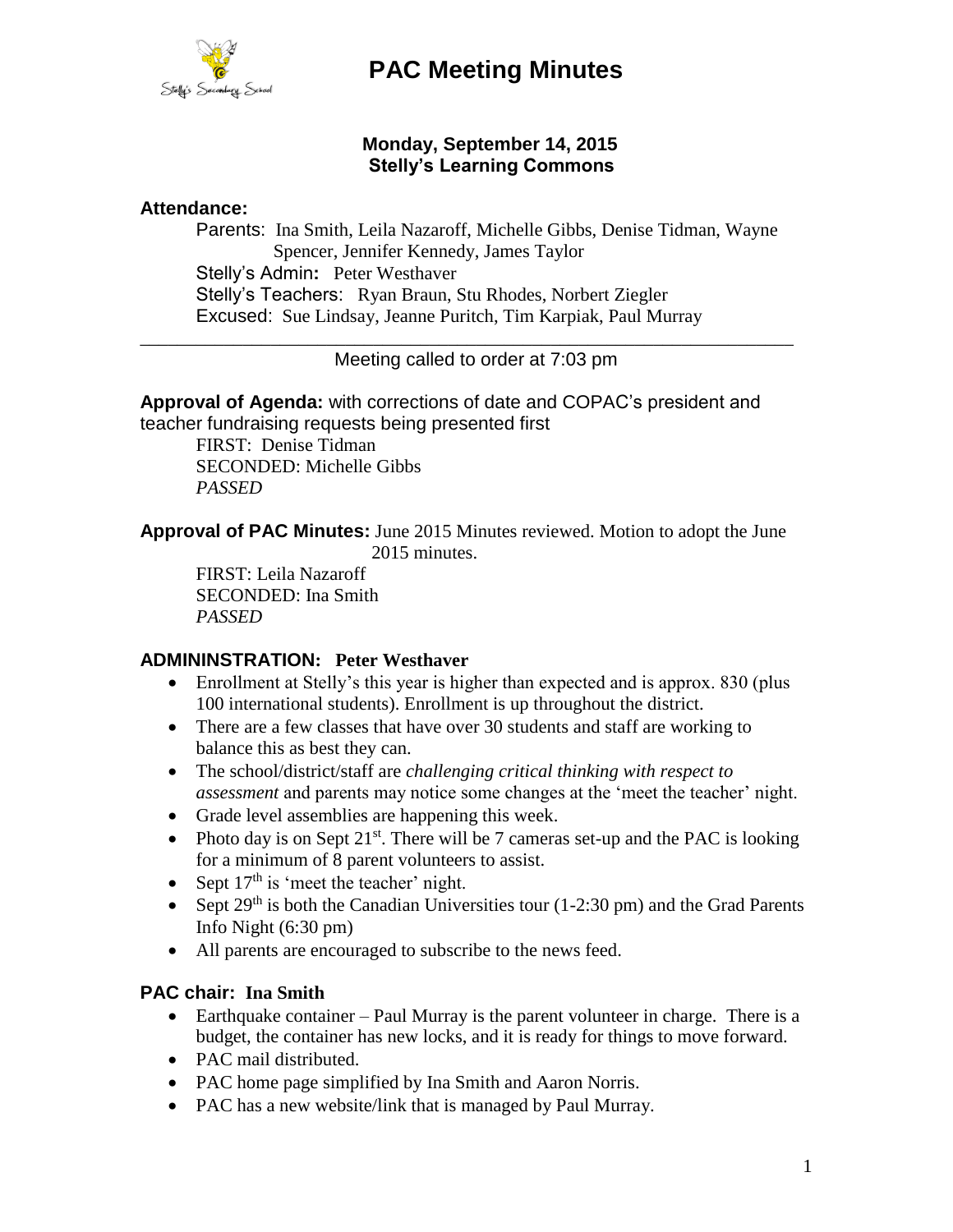# **PAC Meeting Minutes**



- A date needs to be chosen to invite COPACS to host its meeting at Stelly's.
- Breakfast club is an integral part of mornings at Stelly's. Volunteers are requested to contact Leila Nazaroff – breakfast club organizer.
- Leila brought forward her funding request of a total of \$2250 for breakfast club.
- All funding requests will have to be looked at in October as Gaming funds and PAC fee funds are not yet in the accounts.
- PAC account has a carry over of \$8,000 from last school year. Gaming account was used up.

# **COPACS: James Taylor, COPACS president**

- James expressed his thanks to all parents and stressed that the relationship between staff/admin/parents is very important. He emphasized that PAC is not just about fundraising.
- COPACS meets on the  $1<sup>st</sup>$  Thursday of every month (District Resource Centre). It is attended by trustees, senior executives, and all school representatives.
- Keating issue this is an ongoing police investigation. There will be more to follow up at a later date. COPAC's is planning to offer a meeting for all treasurers.

# **CPF: Jeanne Puritch** – excused-

**Treasurer Report: Sue Lindsay –** excused-

# **Old Business: none**

# **New Business:**

### (1) **Ryan Braun,** Department Head - Athletic

- Sports teams are up and running at Stelly's with tryout information posted.
- Teacher coaches are not possible for all teams, however, there are great volunteer/parent coaches.
- Big thank you to all those that helped with the Stelly's food booth at the Saanich Fair. The revenue was \$1080.00.
- There was discussion regarding the future repairs to the food booth grill/venting. Michelle Gibbs voiced some concern about the repairs to the booth and the ability to get the required parent volunteers once you started cooking with a grill.
- Sports teams require ongoing replacement for uniform/equipment and the annual funding request was submitted for \$10,000.00
- Stelly's has a tradition of running a unique and popular outdoor education program and it captures close to 90 students in both grade 11 and grade 12. A funding request was submitted for \$1000.00 in order to replace/repair equipment (lifejackets, paddles, tarps, canoes etc) and pay for  $\frac{1}{2}$  of a satellite phone fee.
- **(2) Norbert Ziegler**, Department Head Performing Arts
	- There are plans for a new stagecraft modular system consisting of  $32.4 \times 8'$ panels that can be bolted together and re-configured for multiple uses (Based on